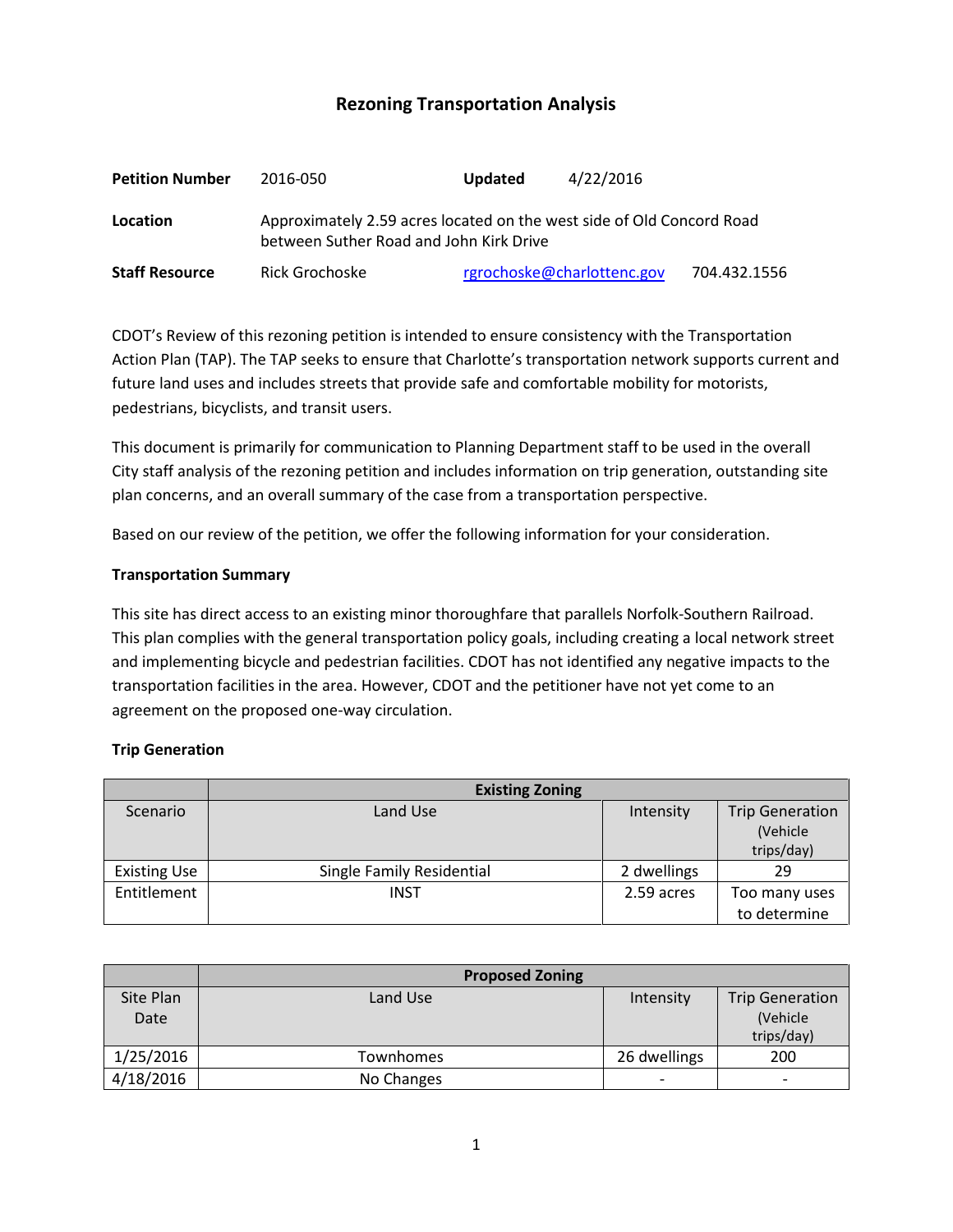## **Curbline**

The proposed zoning district has a setback measured from an existing or proposed future curbline. The location of the future back of curb along the site's Old Concord frontage needs to be 35.5' as measured from the existing edge of pavement on the east side of Old Concord Rd. This curbline should be constructed with the petition and right-of-way dedicated to include 2' behind the permanent sidewalk location.

## **Resolved Issues**

- 1. As per the Subdivision Ordinance, we understand that the petitioner needs to revise the site plan to designate a local public street between Old Concord Rd. and the site's western property line. This public street needs to be built to local residential wide street typical section as specified in the *Charlotte Land Development Standards (see CLDS* U-03A and U-03, revision 13) including 8' minimum planting strip and 6' wide sidewalk on both sides. This east/west two-way street needs to provide direct access to Old Concord Rd.
- 2. The petitioner needs to provide detail survey information along the site's Old Concord Rd. frontage between the site's eastern property line and Norfolk Southern Railroad's existing tracks, so that public right-of-way and Old Concord Rd.'s future back of curb can be verified.
- 3. The petitioner needs to depict and add a conditional note that dedicates in fee simple all property between the site's eastern property/zoning boundary line and the center of the Norfolk Southern Railroad tracks, including tax parcel no. 05143230 to the City as public right-of-way.
- 4. The petitioner needs to depict and revise the site plan to show a future back of curb location along the site's Old Concord Rd. frontage located 35.5' from the existing edge of pavement on the east side of Old Concord's Rd.
- 5. We request the petitioner provide an 8' planting strip and 12' wide asphalt multi-use path along the site's Old Concord Rd. frontage in lieu of bike lanes on Old Concord Road.

## **Outstanding Issues**

1. CDOT does not support the proposed one-way circulation plan that requires drivers to use Old Concord Road to access the site's parking from a certain driveway. The site plan needs to be revised so that the proposed surface parking aisles and angle parking spaces conform to a two-way traffic flow throughout the site.

## **Advisory Information**

The following are requirements of the developer that must be satisfied prior to driveway permit approval. We recommend that the petitioner reflect these on the rezoning plan as-appropriate.

1. According to the City of Charlotte's Driveway Regulations, CDOT has the authority to regulate/approve all private street/driveway and public street connections to the right-of-way of a street under the regulatory jurisdiction of the City of Charlotte.